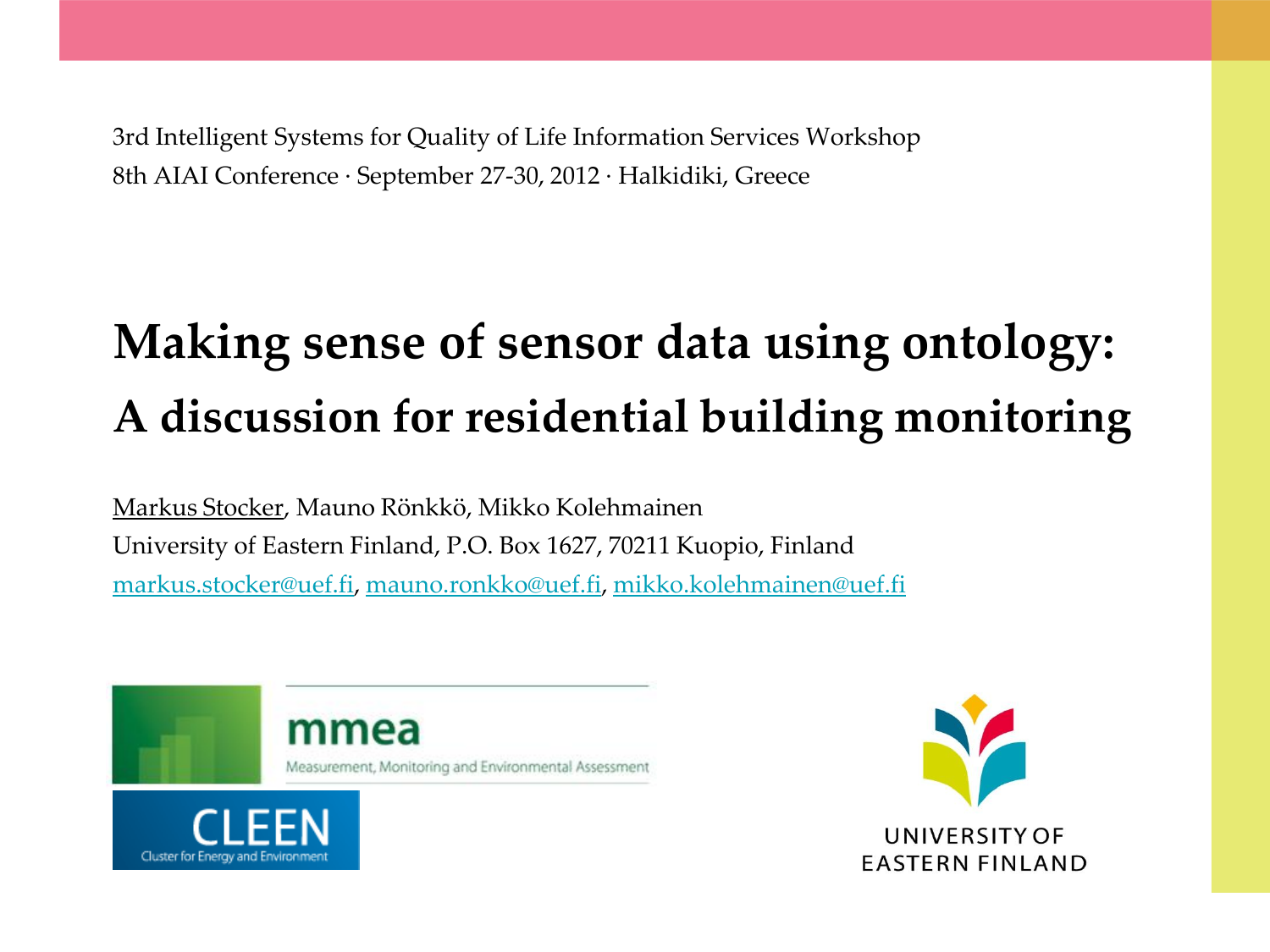## **Introduction**

- •Common challenge for IS&S that build on sensor networks
	- Gap between raw sensor data and abstract domain terminology
	- IS&S in interaction with users should "understand" terminology
	- Sensor networks: "Too much data not enough knowledge" [1]
	- Making sense of sensor data a "huge challenge" [2]
- Use ontology for
	- Annotation of sensor networks and sensor data
	- Representation of knowledge about sensor observations
- We (mainly) discuss the second use
	- For a residential building monitoring case study
	- Detached, three-story house, in Kuopio, Finland

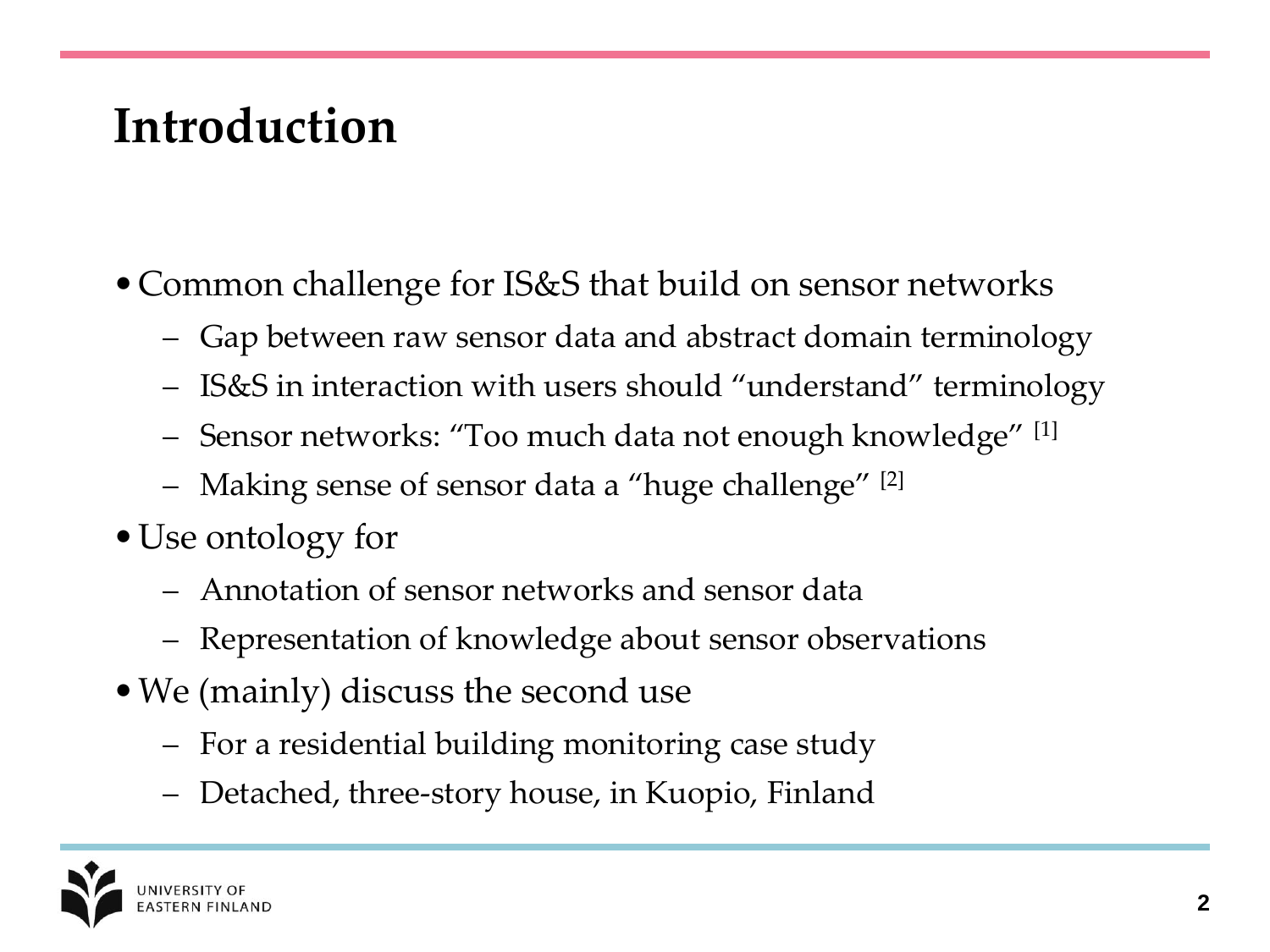## **Materials and methods**



- Relative humidity
- Temperature
- Carbon dioxide
- Volatile organic compounds
- Fireplace temperature
- Carbon monoxide
- Passive infrared sensor
- Air pressure difference
- Particle counter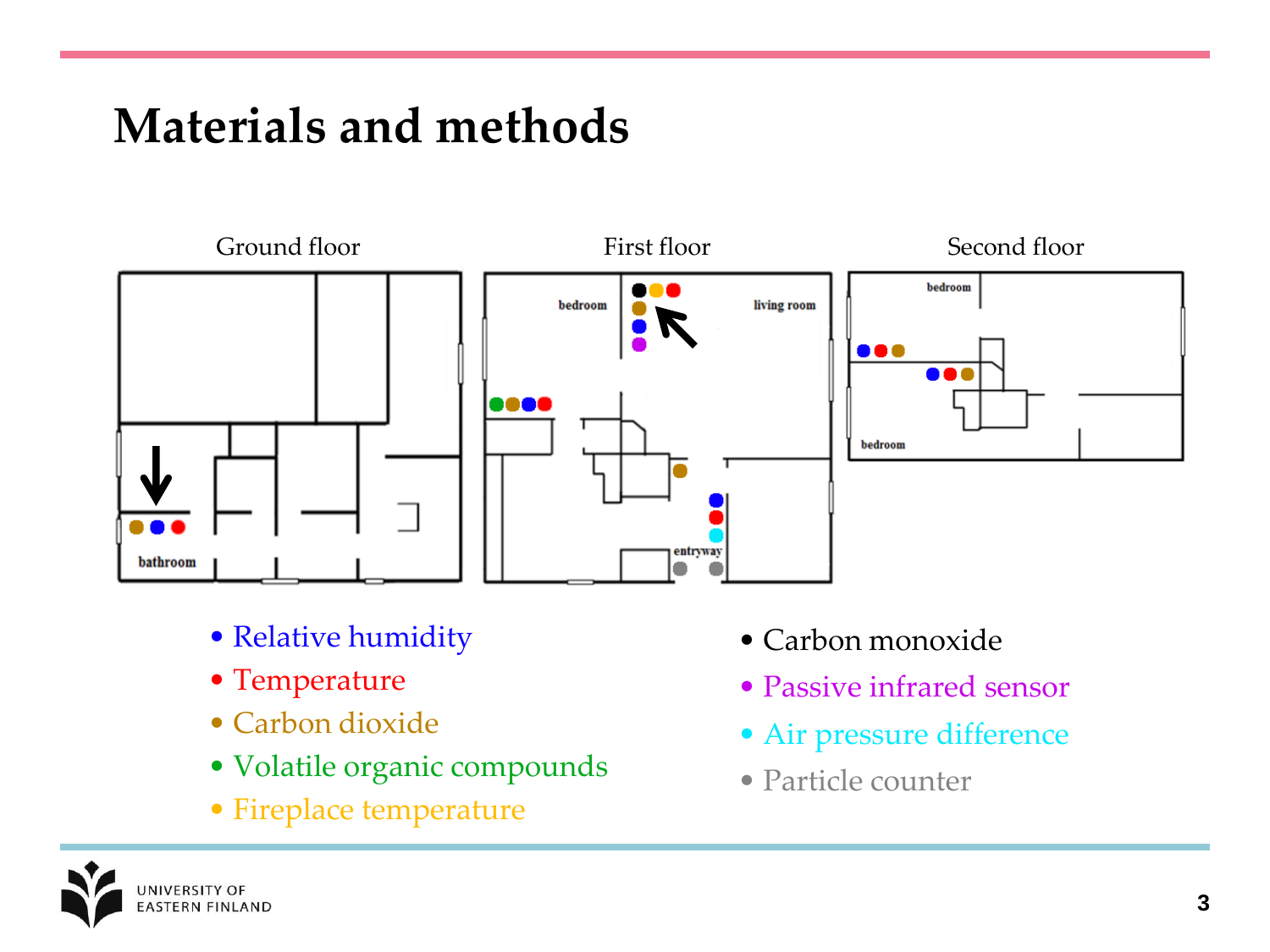### **Materials and methods**

- Sensor data transmitted and centrally stored (MySQL)
- Knowledge acquisition tasks on sensor data for events
	- Person taking a shower
	- Beyond average CO (5 ppm)
- Semantic Sensor Network (SSN) ontology (OWL)
	- Extended to accommodate domain knowledge, e.g. sensing devices
	- Represent knowledge extracted from sensor data, i.e.
	- Observations
		- Made by a sensor at a certain time
		- For a feature-of-interest, e.g. 'beyond average CO'
		- Feature-of-interest can have properties, e.g. concentration level or duration

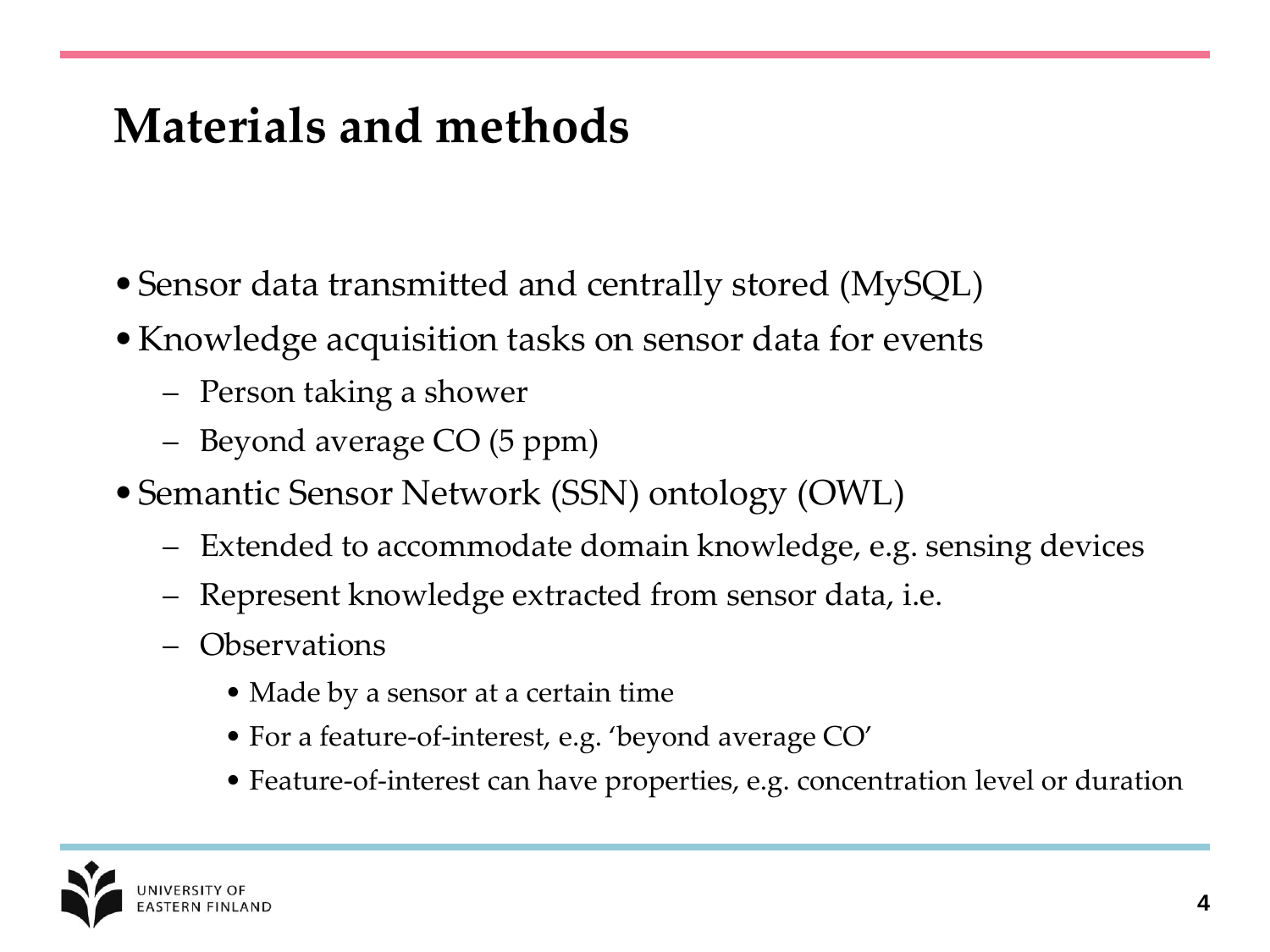#### **Materials and methods Detect and extract properties of events**



Relative humidity in bathroom (Feb. 5, 2012) CO concentration in living room (Feb. 5, 2012)

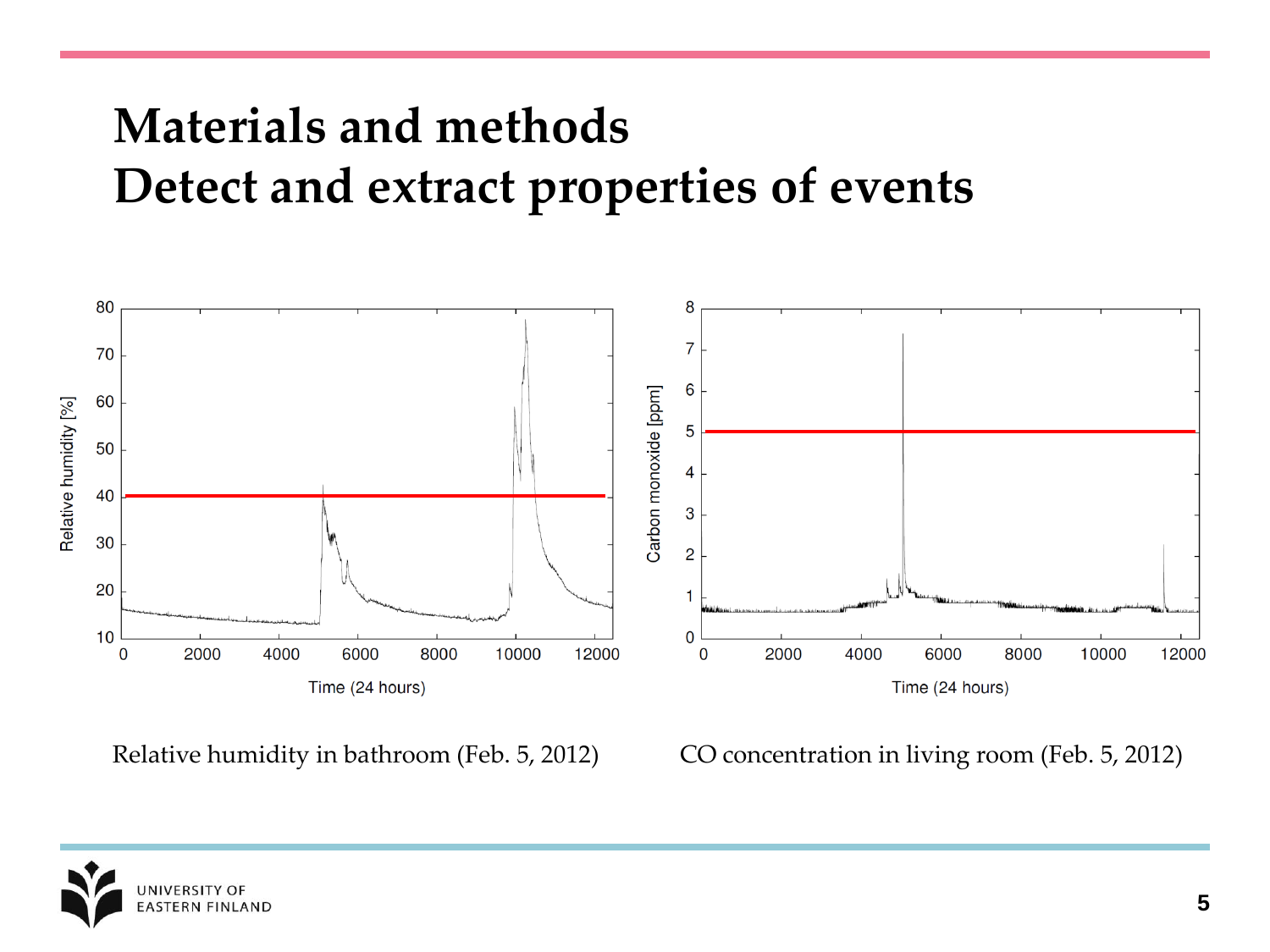## **Results Observation**

- •Evaluation for the month of February 2012
	- 59 observations for 'person taking a shower'
	- 2 observations for 'beyond average CO'



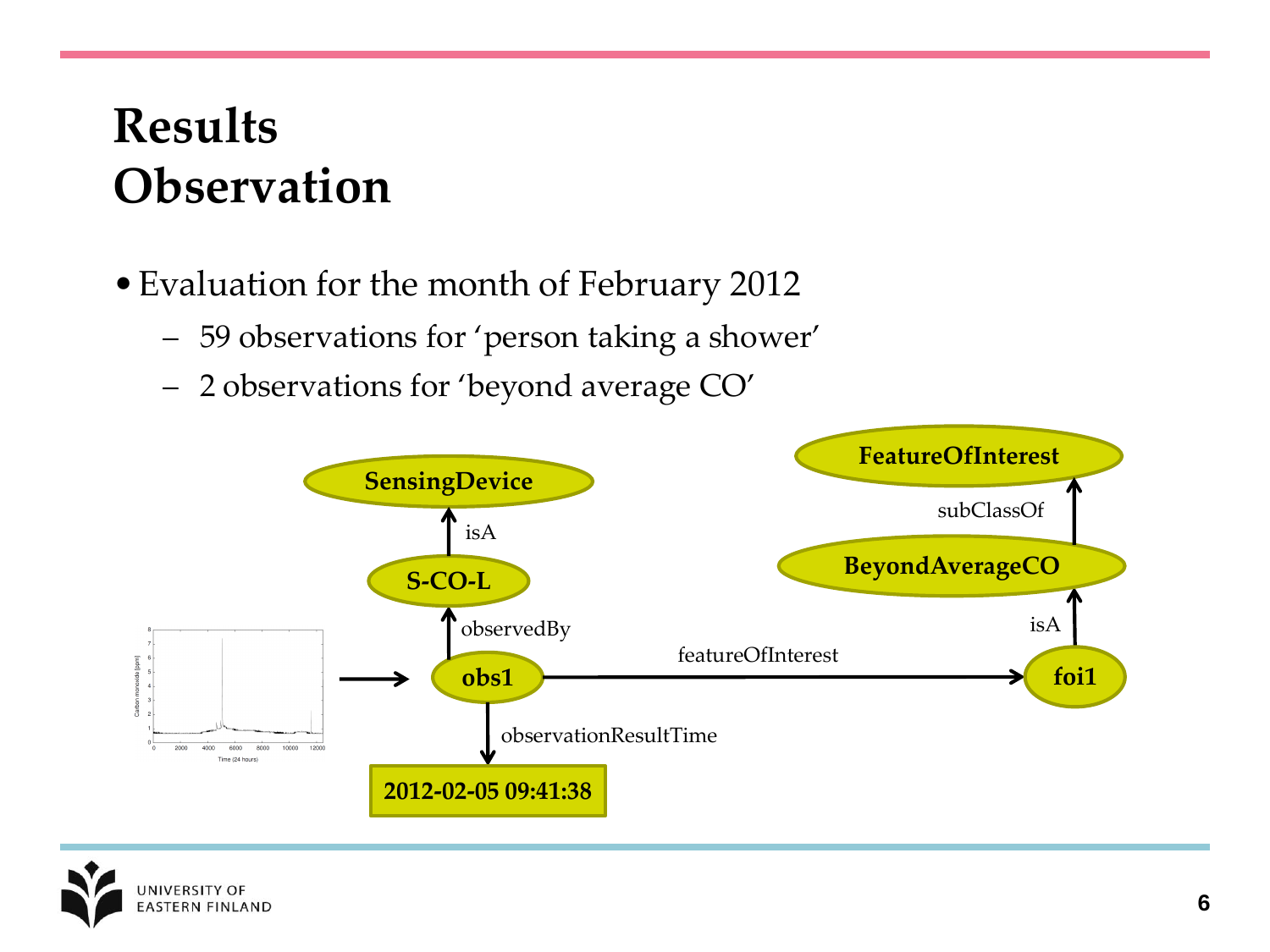#### **Results Feature of interest**



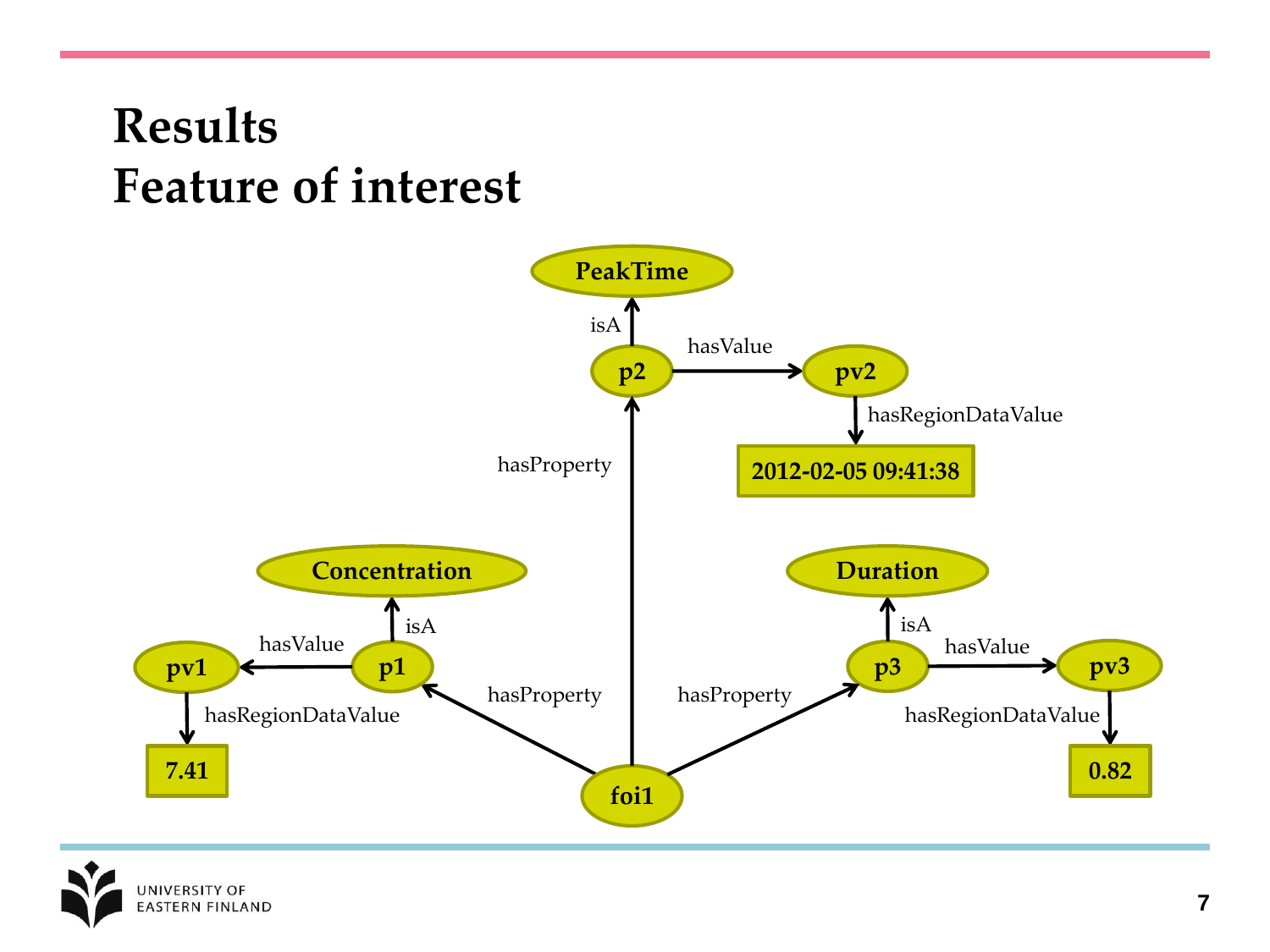## **Discussion**

- Representation of knowledge acquired from sensor data
	- Using de-facto standards such as OWL and RDF
	- With existing upper ontologies, here the SSN ontology
	- Abstraction from sensor data, time series, data processing and analysis
	- Domain-oriented querying, knowledge integration and reuse
	- Automated symbolic reasoning
- Two ways to implement knowledge acquisition tasks
	- Beyond ontology (using ontology reasoning)
	- Before ontology (used here)

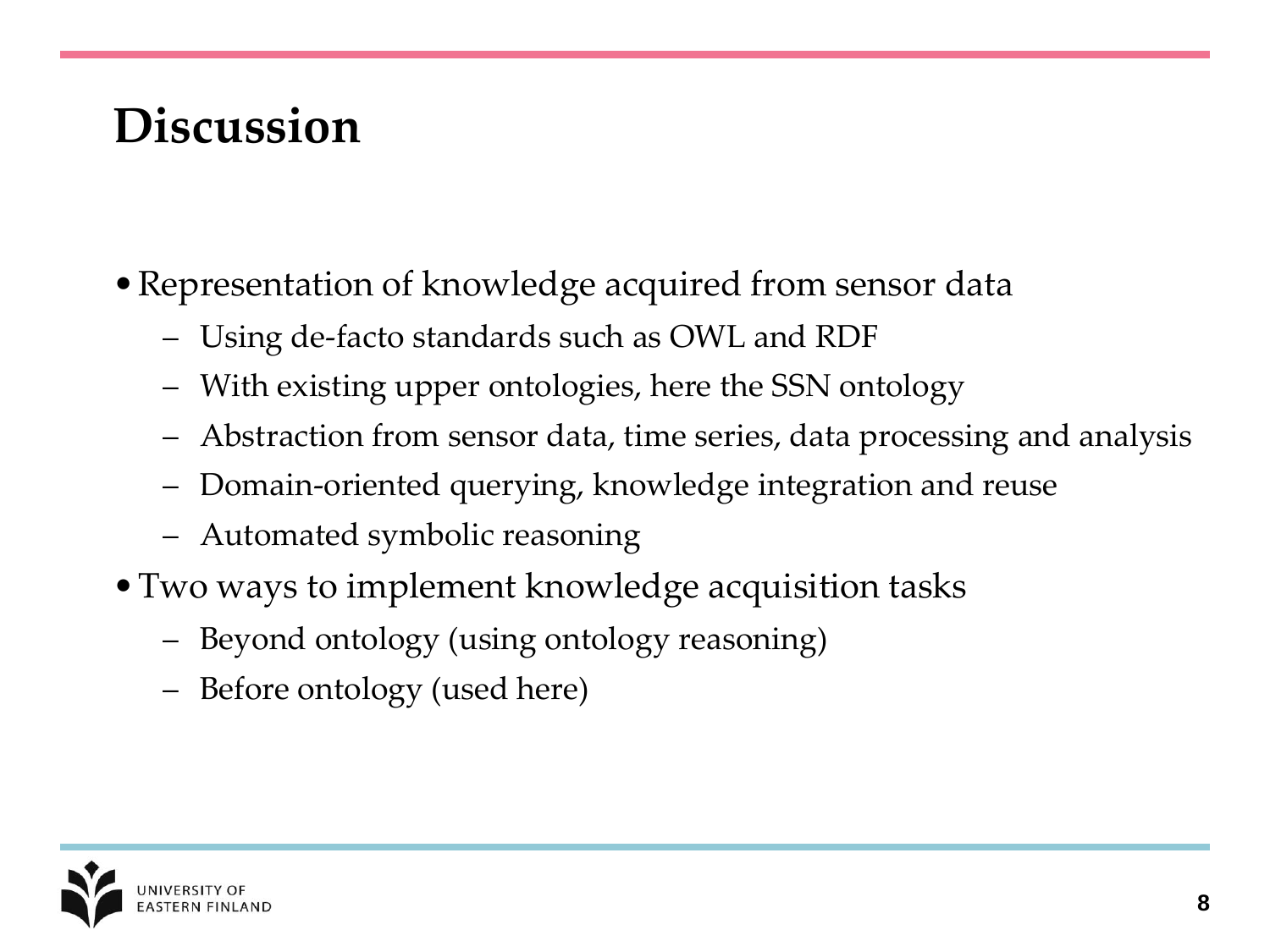## **Discussion Beyond ontology**

- Implement knowledge acquisition task as rule
	- Over semantically enriched, explicitly represented, sensor data
	- Leverage rule-based and ontology inference
	- Generally applicable approach, domain independent
	- Formulation of rules relatively straightforward
	- No, or little, programming necessary
- •Example
	- Inference of 'high wind' observations [3]
	- If wind observation result > some threshold, then 'high wind'
- Drawbacks
	- Limited expressivity
	- Computational complexity

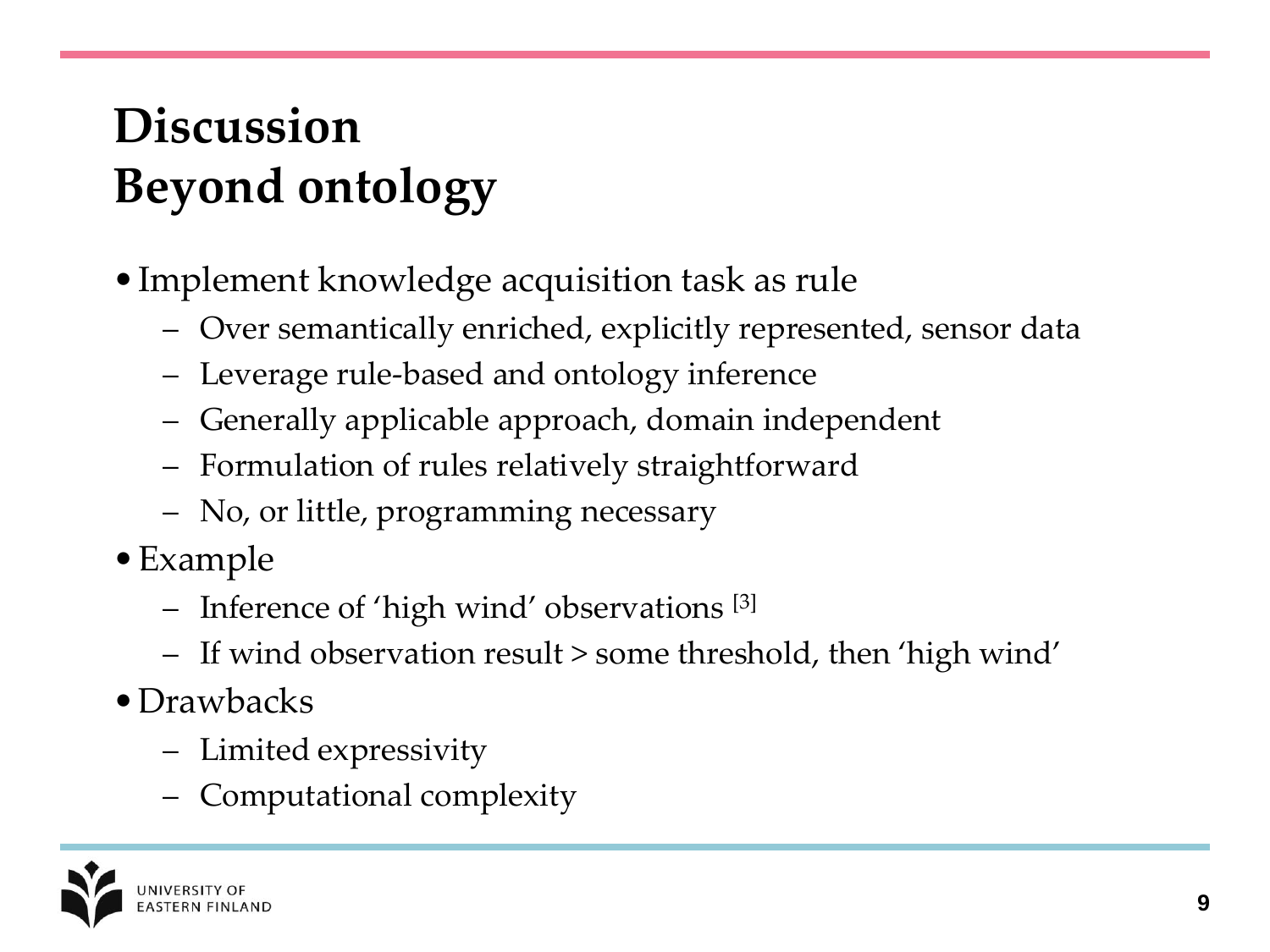## **Discussion Before ontology**

- •Implement knowledge acquisition task as software procedure
	- Input (multivariate) sensor data
	- Output ontology axioms
- Allows for "arbitrary" complex knowledge acquisition tasks
	- Including more interesting cases
- •We can use signal analysis, machine learning, etc.
	- And a combination thereof
- •For cases with too much sensor data to be represent explicitly
- Drawbacks
	- Expensive, domain specific implementation and programming
	- Error prone

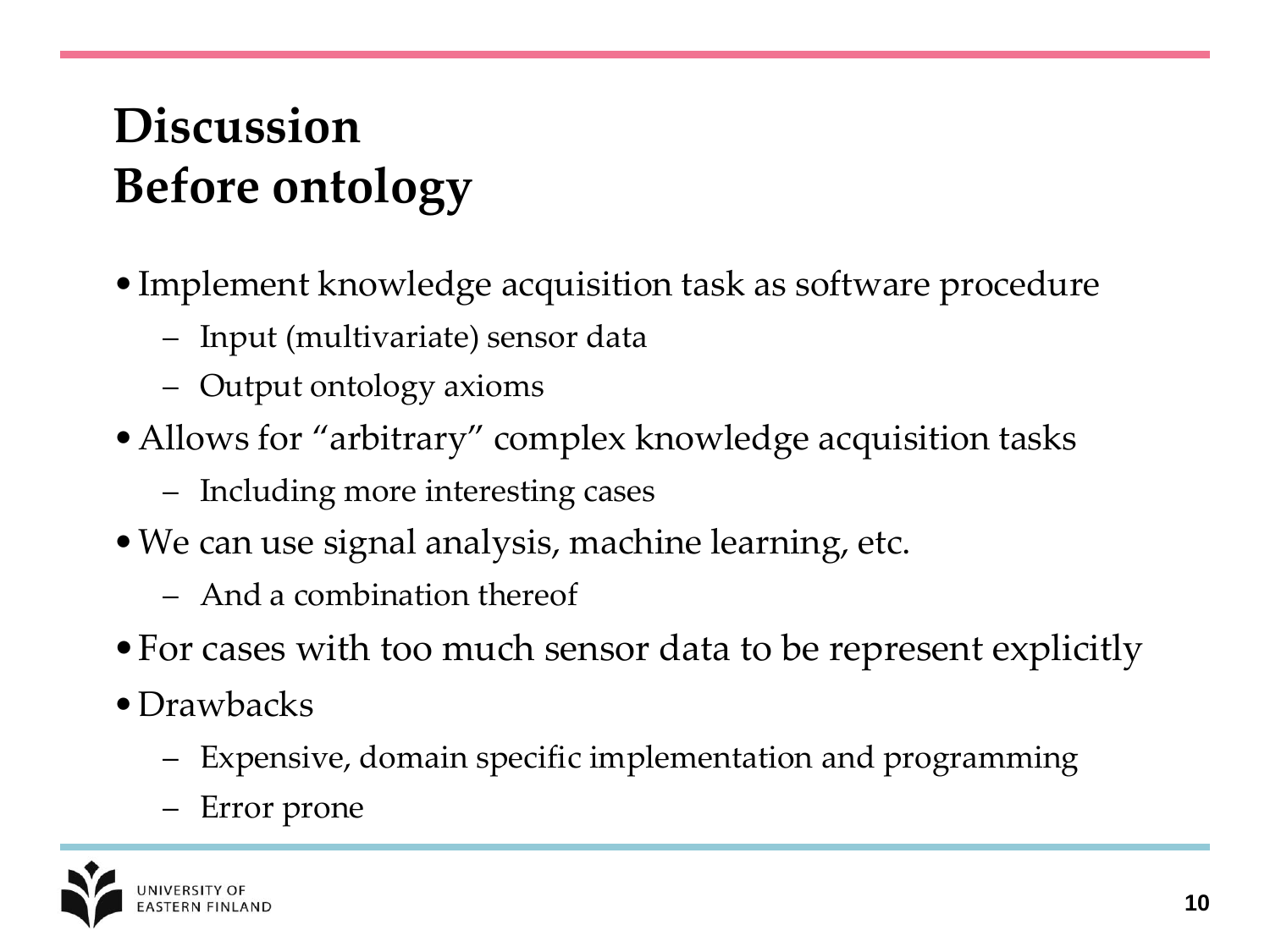## **Discussion QoL IS**



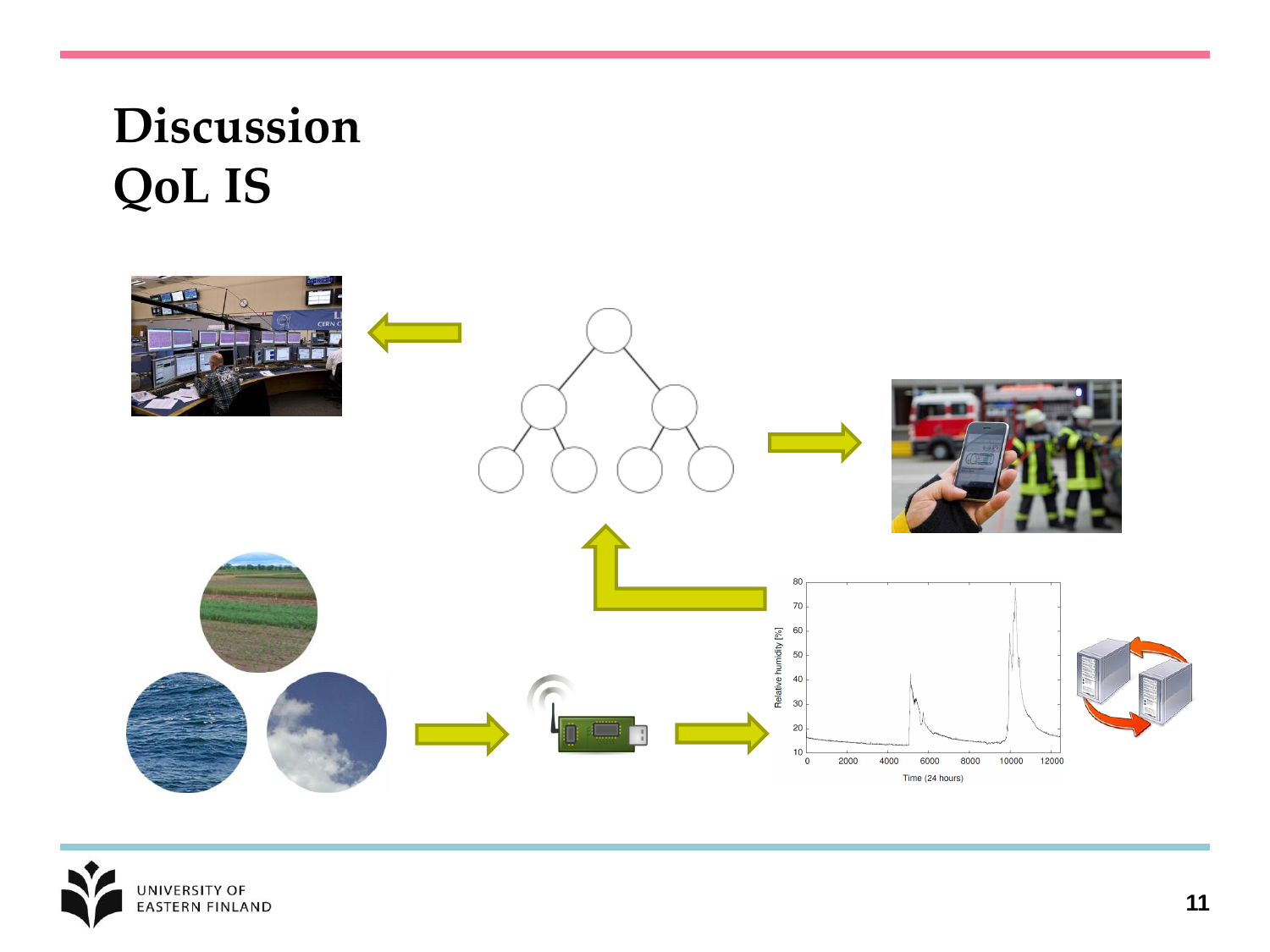#### **Related work**

- Terminologies to describe sensor networks and sensor data [4]
- Extract from sensor data physiological properties of athletes [5]
- Generic architecture to extract information form sensor network [6]
- System that can be queried for high-level events in sensor data [7,8]
- Ontology-based environmental information systems [9,10]

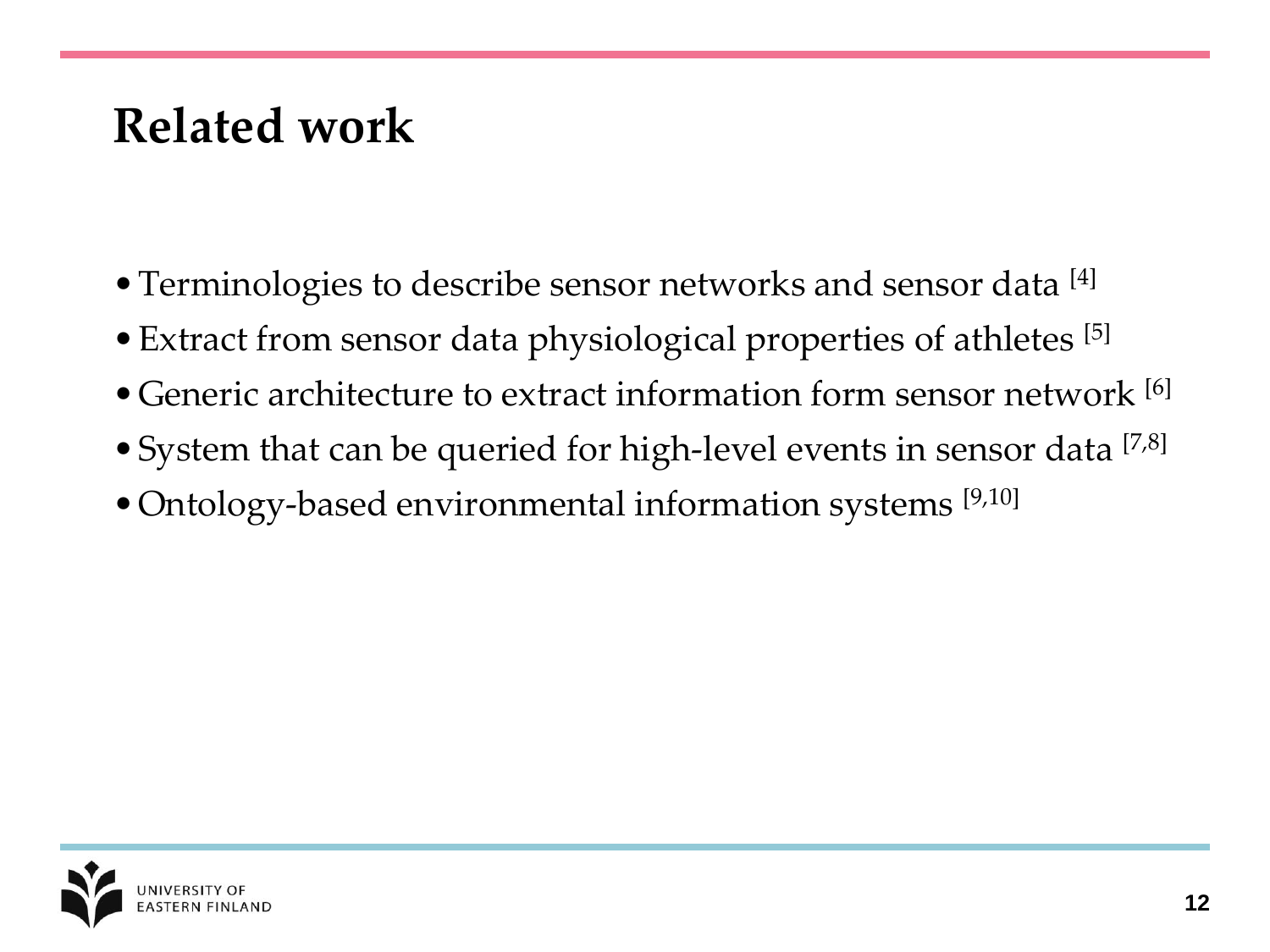## **Conclusions**

- •Representation of knowledge
	- Continuously acquired from sensor data
	- For a case study on residential building monitoring
	- Carbon monoxide example of interest to QoL
- Knowledge is acquired "before" ontology
	- Using methods for time series analysis
- Knowledge is represented using state-of-the-art technologies
	- In particular the Web Ontology Language
- Ontology layer is promising, abstraction, interaction, integration, ...
- •Open questions, e.g. implementing knowledge acquisition tasks

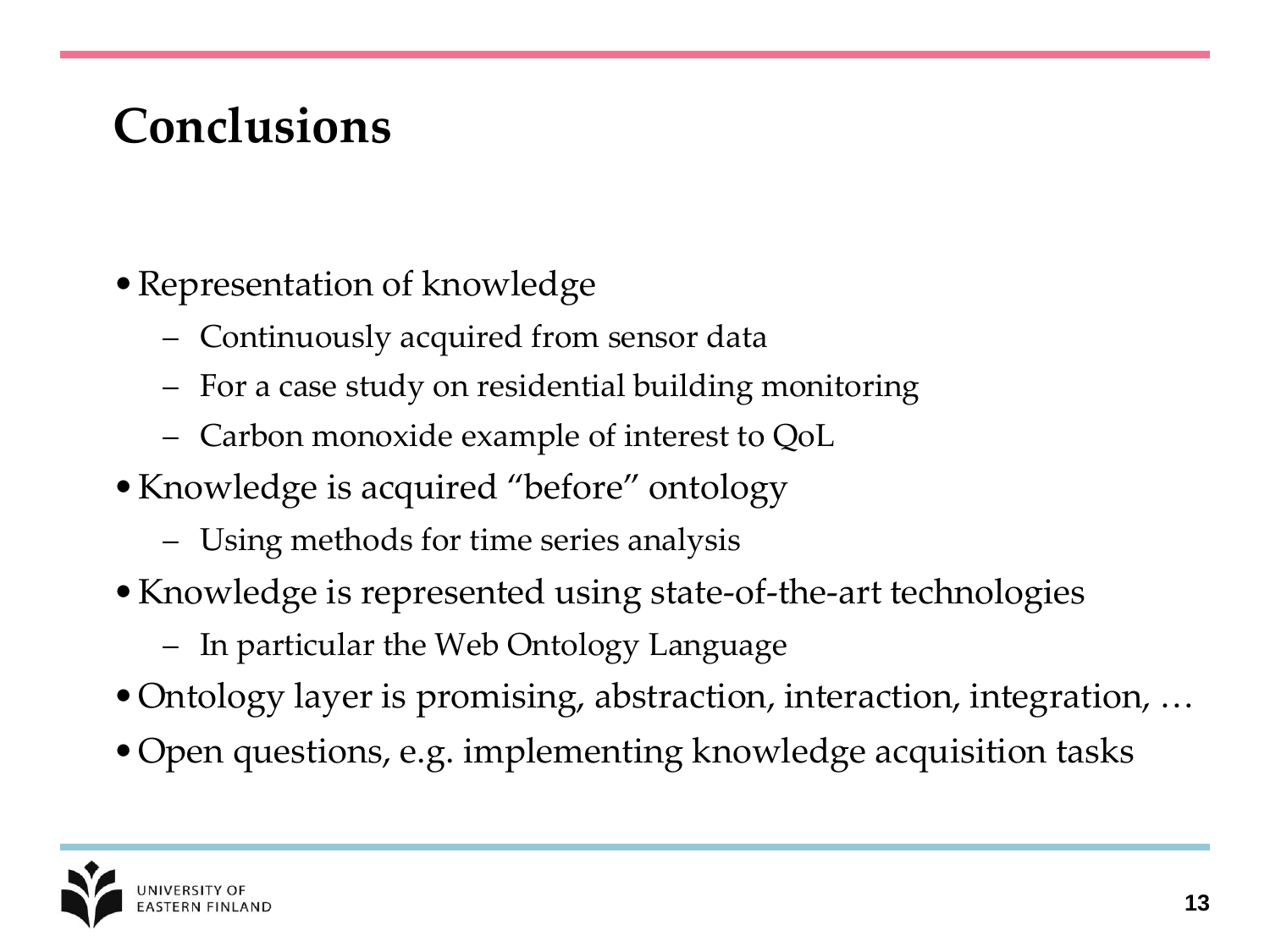#### **References**

- [1] Sheth, A., Henson, C., Sahoo, S., 2008. Semantic Sensor Web. Internet Computing, IEEE 12, 78--83.
- [2] Tollefson, J., 2011. US launches eco-network. Nature 476.<http://www.nature.com/news/2011/110809/full/476135a.html>
- [3] Henson, C.A., Pschorr, J.K., Sheth, A.P., Thirunarayan, K.: SemSOS: Semantic Sensor Observation Service. In: Proceedings of the 2009 International Symposium on Collaborative Technologies and Systems (CTS 2009). Baltimore, MD (May 2009).
- [4] Compton, M., Henson, C., Neuhaus, H., Lefort, L., Sheth, A., 2009. A Survey of the Semantic Specication of Sensors, in: 2nd International Workshop on Semantic Sensor Networks, at 8th International Semantic Web Conference.
- [5] Conroy, K., May, G., Roantree, M., Warrington, G., Cullen, S.J., Mc-Goldrick, A., 2011a. Knowledge acquisition from sensor data in an equine environment, in: Proceedings of the 13th international conference on data warehousing and knowledge discovery, Springer-Verlag, Berlin, Heidelberg. pp. 432--444.
- [6] Gaglio, S., Gatani, L., Lo Re, G., Ortolani, M., 2007. Understanding the Environment Through Wireless Sensor Networks, in: Proceedings of the 10th Congress of the Italian Association for Articial Intelligence on AI\*IA 2007: Articial Intelligence and Human-Oriented Computing, Springer-Verlag, Berlin, Heidelberg. pp. 72--83.
- [7] Liu, J., Zhao, F., 2005. Towards semantic services for sensor-rich information systems, in: Broadband Networks, 2005. BroadNets 2005. 2nd International Conference on, pp. 967--974.
- [8] Whitehouse, K., Zhao, F., Liu, J., 2006. Semantic Streams: A Framework for Composable Semantic Interpretation of Sensor Data, in: Römer, K., Karl, H., Mattern, F. (Eds.), Wireless Sensor Networks. Springer Berlin / Heidelberg. volume 3868 of LNCS, pp. 5--20.
- [9] Wanner, L., Vrochidis, S., Tonelli, S., Mossgraber, J., Bosch, H., Karppinen, A., Myllynen, M., Rospocher, M., Bouayad-Agha, N., Bügel, U., Casamayor, G., Ertl, T., Kompatsiaris, I., Koskentalo, T., Mille, S., Moumtzidou, A., Pianta, E., Saggion, H., Serani, L., Tarvainen, V., 2011. Building an Environmental Information System for Personalized Content Delivery, in: Hrebícek, J., Schimak, G., Denzer, R. (Eds.), Environmental Software Systems. Frameworks of eEnvironment. Springer Boston. volume 359 of IFIP Advances in Information and Communication Technology, pp. 169--176.
- [10] Wei, W., Barnaghi, P., 2009. Semantic Annotation and Reasoning for Sensor Data. Smart Sensing and Context , 66--76.

#### Photography b[y](http://www.flickr.com/photos/opelblog/6895676592/)

<http://www.flickr.com/photos/opelblog/6895676592/> (CC BY-NC-ND) <http://www.flickr.com/photos/arselectronica/5980837956/> (CC BY-NC-ND)

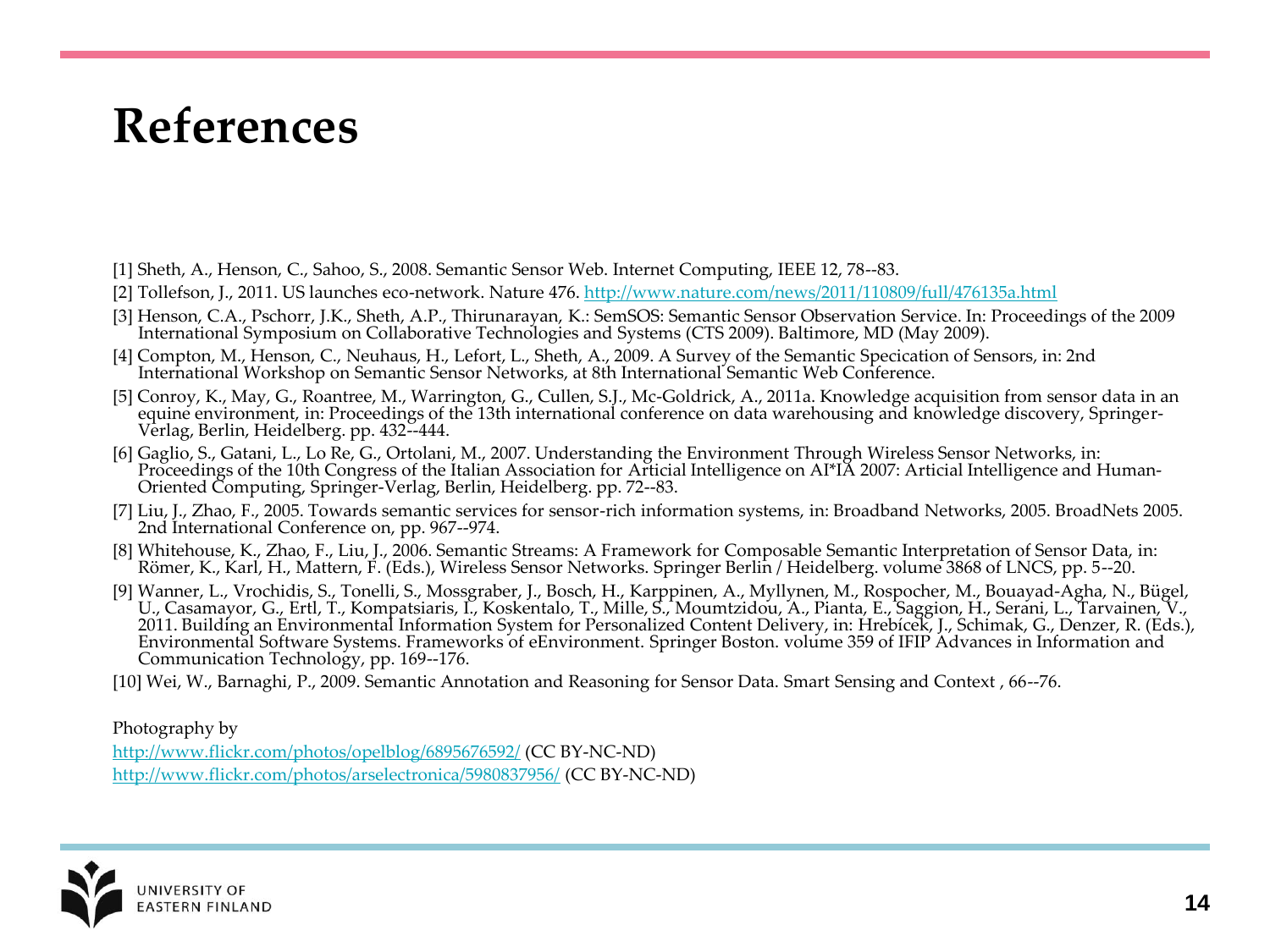#### **Discussion Future directions**

- How to make it easier to implement "before" ontology?
	- Formalize the problem
	- Develop a declarative language
	- Unsupervised techniques
- Related to this case study
	- There are dozens of sensors, use more
	- Knowledge acquisition from multivariate data
	- Develop more interesting knowledge acquisition tasks
- •Your ideas …